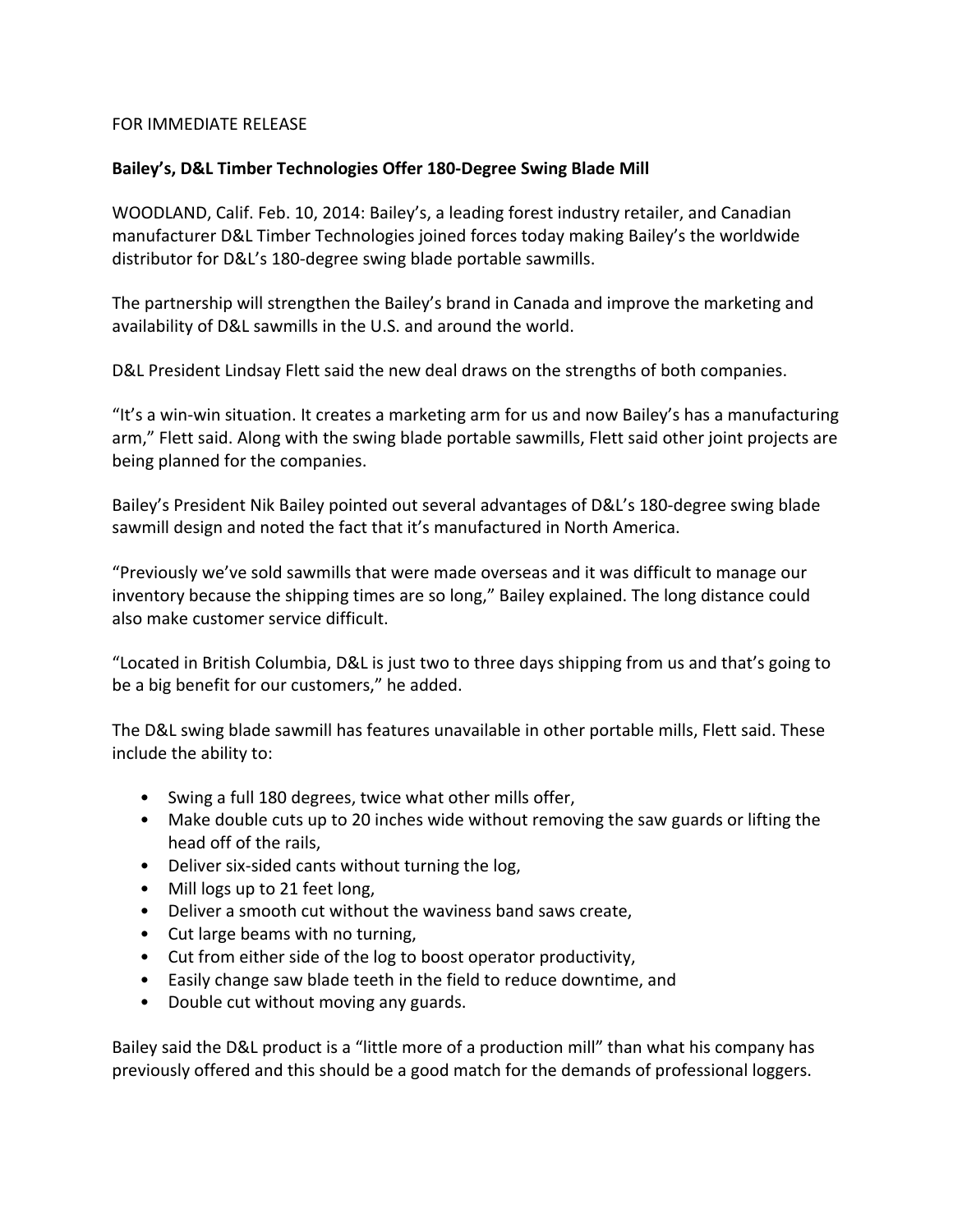Both Bailey's and D&L Timber Technologies are companies that have been family businesses for several generations and each has its origins in logging country. Flett traces D&L back to his grandfather in 1948. Nik's father worked in the woods of Northern California before founding Bailey's in 1975.

Additionally, Bailey and Flett said that those similar roots give their companies a common approach and commitment to customer service.

"They're small town people and we're small town people so we agree on how our customers should be treated," Bailey said.

D&L Timber Technologies' administrative and manufacturing headquarters is located in Lac La Hache, British Columbia. The company manufactures a variety of saw mills and other milling equipment. Bailey's operation is based in Woodland, California and sells a wide range of logging, forestry, landscaping and outdoor products through its catalogs and website.

###

For additional information contact:

[NAME]

[EMAIL]

[PHONE]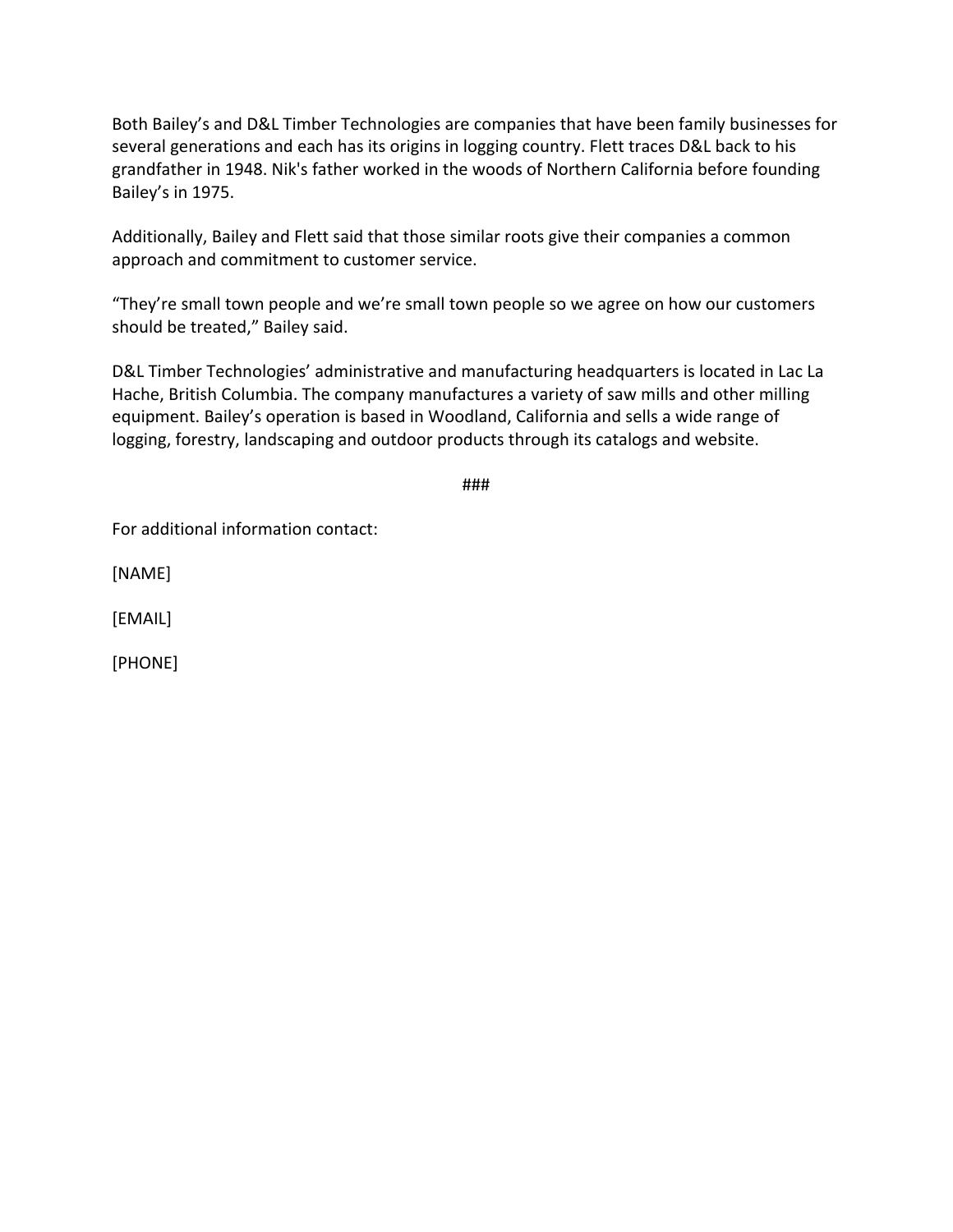### For Immediate Release

### **Rack Centre and IS InternetSolutions Form Strategic Relationship**

Rack Center and IS InternetSolutions Ltd. (IS) recently signed an agreement making Rack Center the data centre services provider for IS. Rack Center will also provide IS with collocation space at Rack Centre's state-of-the-art data centre at Oregun in Ikeja, Lagos.

The strategic relationship allows  $IS - a$  division of Dimension Data, the Pan Africa and global technology services company – to provide Rack Centre's suite of industry-leading connectivity and advanced cloud solutions to its clients.

#### **Meeting market demands**

"To provide the level of service satisfactory to our clients, we need a world-class facility in which to operate. We chose Rack Centre as it is the only Tier III, officially certified data Centre in West Africa," said Mr. Olusola Teniola, the IS Managing Director in Nigeria.

"We studied the market in Nigeria and there really was only one choice. The facilities at Rack Centre are truly industry leading and will help IS maintain its lead in providing innovative client solutions and delivery satisfaction," Mr. Teniola explained.

The management at Rack Centre views the partnership as an opportunity to continue its mission to provide the highest level of connectivity, reliability and data services throughout the area.

Making the announcement, Mr. Ayotunde Coker, the Rack Centre Managing Director said, "We look forward to working with IS to provide its clients the access to world-leading managed services and connectivity solutions. We will continue to raise the bar in the Nigerian data centre market and this partnership reinforces that."

"We are delighted and consider it a great privilege to be chosen by IS to provide the facility for its managed services platform," Mr. Coker added.

### **Rack Centre Capabilities and Facilities**

Rack Centre, a wholly owned subsidiary of the Jagal Group, is a technologically advanced, Tier III Certified data Centre offering vendor-neutral collocation services. The data centre provides over 6,000sqm (65,000sqft) of energy-efficient and highly secure data centre space.

The company has invested heavily in the facility to provide its clients with guaranteed levels of up time, power and service availability. Collocating within Rack Centre allows firms to avoid fixed infrastructure investments and leave the growing complexity of managing power and environmental issues to specialists.

#### **IS Leads IP Technologies, Solutions**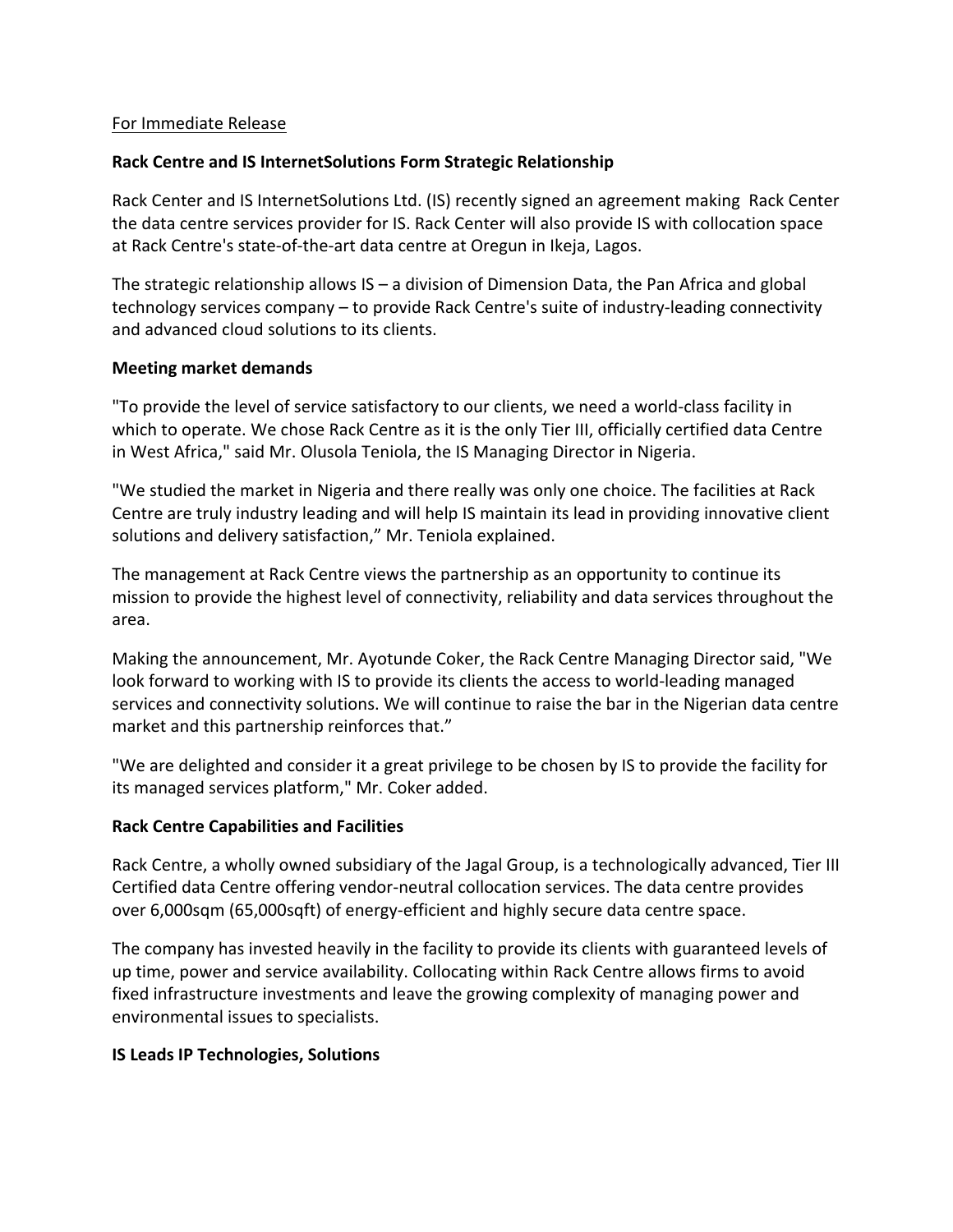IS InternetSolutions is a Pan-African telecom service provider to both public and private sector organisations. It has been providing innovative and comprehensive telecom solutions and related services for more than 20 years. IS is now a leader of Internet protocol-based technologies and offers solutions and services tailored to the increasingly complex demands of organisations across the private and public sectors.

As a wholly owned subsidiary of the Dimension Data Group and part of NTT, IS leverages its infrastructure and global reach to support organisations through the rapid deployment of emerging technologies - including connectivity and all aspects of cloud computing.

###

For additional information contact:

[NAME]

[EMAIL]

[PHONE]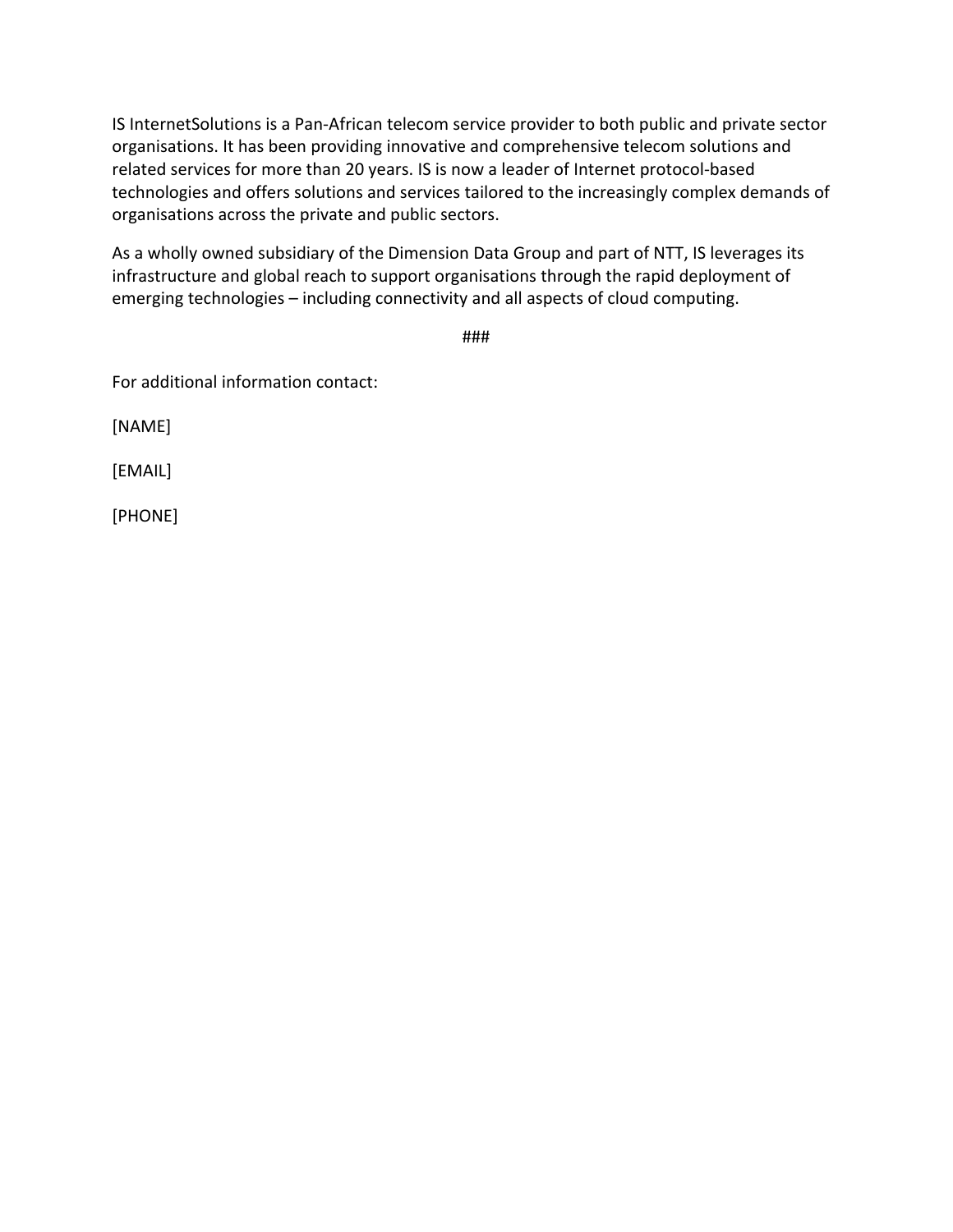### For immediate release

### **Next Presentations First to Offer UAE Personal Branding Services**

SHARJAH, United Arab Emirates: Celebrities, entrepreneurs, top executives, public figures and others in the UAE and throughout the MENA region can now get expert personal branding and reputation management at one firm.

Next Presentations—MENA's first highly skilled design and consultancy firm—recently expanded to include a full line of services to maximize the value of personal brands as well as grow individuals' authority, notoriety and influence.

"Next Presentations is the first to offer a complete personal branding and reputation management service in the MENA area," said Hamzeh Al Fuqua, Next Presentations founder, CEO and student at American University of Sharjah, where the company was born as a college startup.

"The value of personal brands and reputations is being recognized more each day. Not only to the individuals themselves, but to companies and government bodies. Think of Richard Branson and Virgin Group or Steve Jobs and Apple. With Next Presentations' pioneering work, we deliver that kind of value to individuals and organizations here," explained Al Fuqua.

As New Presentations began working with public figures, executives, celebrities and young talents they realized that their clients needed additional services that were unavailable in the MENA region.

"No one was helping them grow the value of their personal brands or managing their reputations over the long term. These are critical activities today," Al Fuqua explained. Also, the firm is fully bilingual, giving it the language and cultural perspectives required to communicate effectively in today's global business environment.

To provide complete and effective branding and reputation management, the company offers a long list of targeted services in both the online and traditional areas including:

- Media relations.
- Public relations,
- Public speaking training,
- Social media services, and
- Book writing consulting.

Among those first in line for Next Presentations' personal branding and reputation management services were Captain Aysha Al Hamili, the first UAE female pilot and Secretary General in the ICAO, and Adeeb Al Blooshi, the youngest Arab and Emirati inventor.